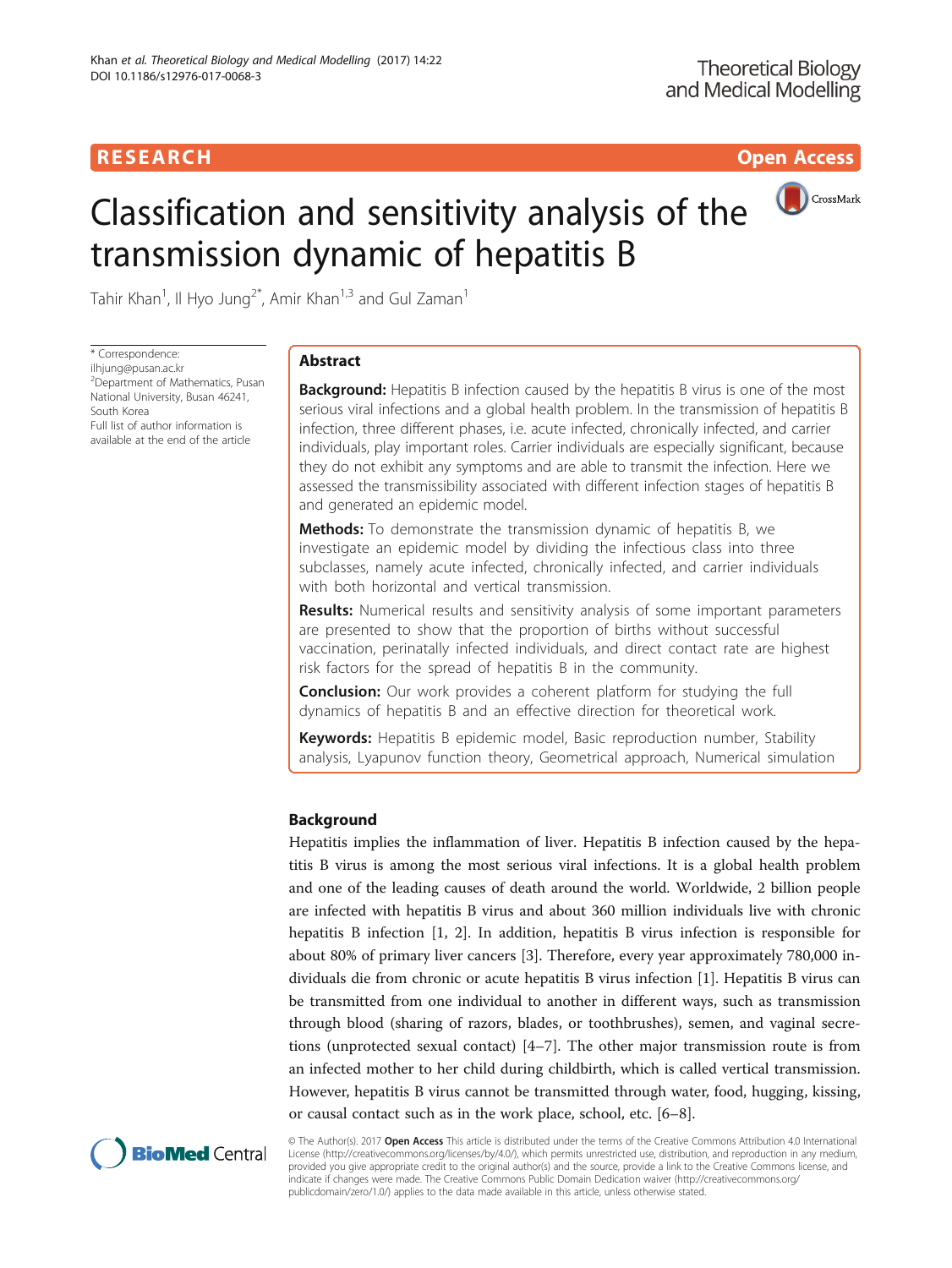Hepatitis B infection has multiple phases: acute, chronic, and carrier. Acute hepatitis B is a short-term infection within the first 6 months after someone is infected with the virus. In this stage, the immune system is usually able to clear the virus from the body, and recover within a few months. Chronic hepatitis B refers to the illness that occurs when the virus remains in the individual's body and, over time, the infection develops into a serious health problem. Individuals with chronic hepatitis often have no history of acute illness; however, it can cause liver scarring, which becomes the cause of liver failure and may also develop into liver cancer [[3](#page-16-0)]. The phase at which the individuals do not exhibit any symptoms, but transmit the disease to others is known as the carrier phase, which plays an important role in the transmission of hepatitis B infection. This is the most dangerous and serious phase of hepatitis B, because it is difficult to control the hepatitis B virus infection when a large group of carriers exist, as they will be responsible for transmitting the disease to new individuals.

Mathematical modeling is a powerful tool to describe the dynamical behavior of different diseases in the real world [\[9](#page-16-0), [10\]](#page-16-0). Several mathematicians and biologists have developed different epidemic models to understand and control the spread of transmissible diseases in the population. In the last two decades, the field of mathematical modeling has been used frequently for the study of transmission of different types of infectious diseases. Mann and Roberts [\[3](#page-16-0)] and Thornley et al. [[8\]](#page-16-0) used a mathematical model for eliminating hepatitis B virus in New Zealand. In 1991, Anderson and May [[11\]](#page-16-0) described the effect of carriers on the transmission of hepatitis B virus by using a simple deterministic model. Zhao et al. [\[12](#page-16-0)] presented an age structured model for the prediction of the dynamics of hepatitis B virus transmission and evaluated the longterm effectiveness of the vaccination program in China. In 2010, Zou et al. [[13\]](#page-16-0) presented a model for the transmission dynamics and control of the hepatitis B virus in China. Recently, a mathematical model for the transmission dynamics and optimal control of hepatitis B has been presented by Khan et al. [[14\]](#page-16-0).

The different phases of hepatitis B play a very important role in the transmission of hepatitis B infection, and have not yet been investigated collectively for their potential role in generating a hepatitis B epidemic model. We consider a hepatitis B epidemic model by identifying the different phases, acute, chronic, and carrier, of hepatitis B infection.

## Methods

With the different stages of hepatitis B, the total population is classified into seven different compartments with three infectious epidemiological classes, namely acute infected, chronically infected, and carrier individuals. First we develop the model, then we investigate the equilibria. For a biologically feasible region, we show the boundedness. Further, we find the basic reproduction number by using the next-generation matrix approach. In addition, we prove the local and global asymptotic stability of the proposed model. For the local stability, we use the method of linearization and Routh– Herwitz criteria. The global asymptotic stability is retrieved by using the method proposed by Castillo-Chávez et al. [\[15\]](#page-16-0) and a geometrical approach. Finally, the numerical simulations are carried out by using a fourth-order Runge–Kutta method to show the feasibility of the obtained results. Moreover, a sensitivity analysis of some important parameters is also presented. Our work provides a coherent platform for studying the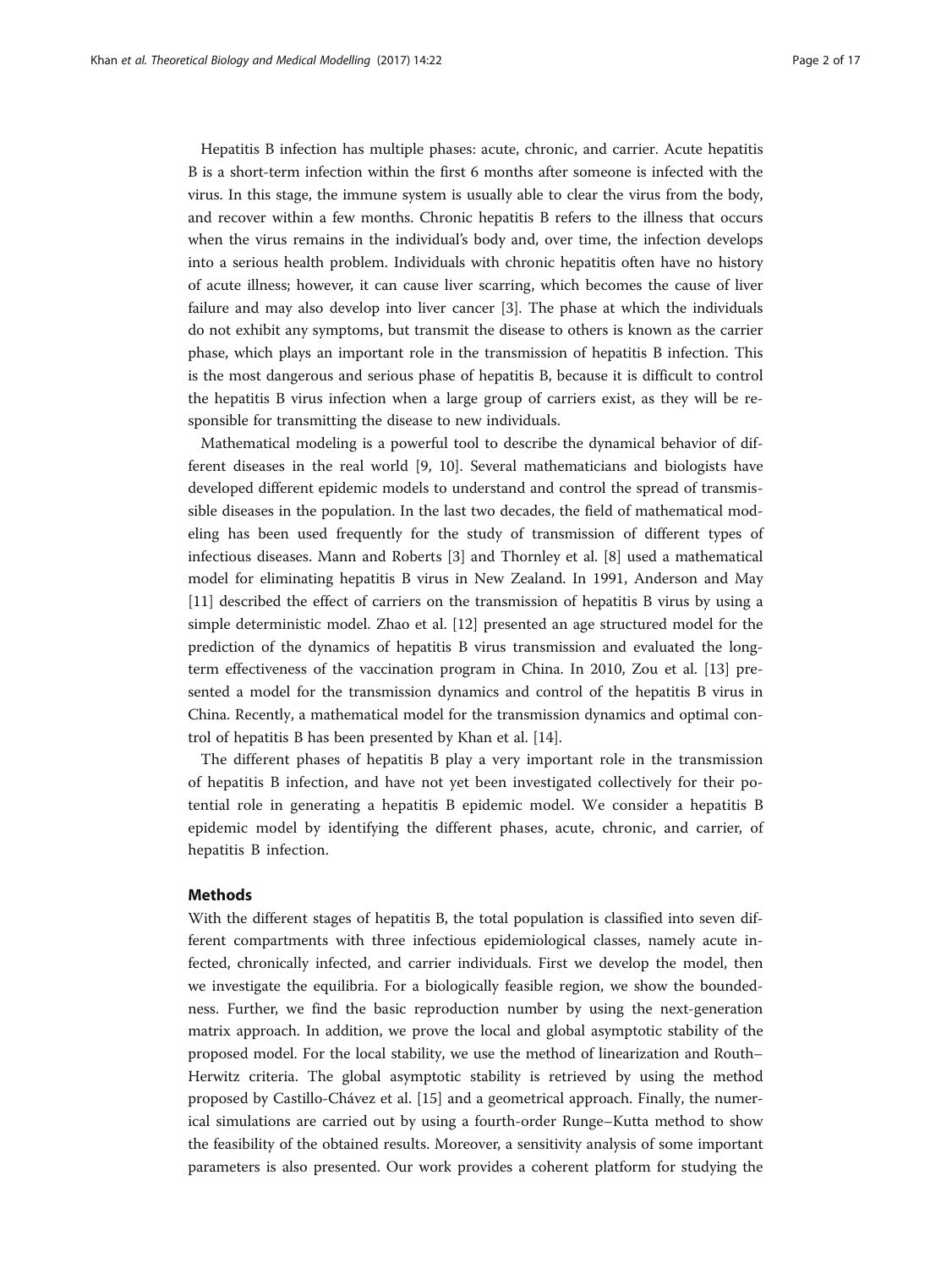full dynamics of hepatitis B and an effective direction for theoretical work. In view of the characteristics of hepatitis B, we develop an epidemic model of hepatitis B by dividing the total population into seven epidemiological subclasses: susceptible  $S(t)$ , latent  $L(t)$ , acute infected  $A(t)$ , chronic infected  $B(t)$ , carrier  $C(t)$ , recovered with permanent immunity  $R(t)$ , and vaccinated  $V(t)$ . We place the following assumptions on the model.

 $A_1$  The initial populations  $S(0)$ ,  $L(0)$ ,  $A(0)$ ,  $B(0)$ ,  $C(0)$ ,  $V(0)$ , and  $R(0)$  are all known and non-negative.

 $A<sub>2</sub>$  Recovered individuals have permanent immunity.

 $A_3$  The inflow of newborns with successful vaccination go into the vaccinated subclass.

 $A<sub>4</sub>$  The inflow of newborns with perinatal infection go into the carrier subclass.

 $A_5$  The inflow of newborns without perinatal infection go into the susceptible subclass.

 $A_6$  The population with successful vaccination go into the vaccinated subclass.

Thus, the mathematical model can be presented by the following system of seven ordinary differential equations,

$$
\frac{dS(t)}{dt} = b\xi(1-\eta C(t)) + \phi V(t) - \beta A(t)S(t) - \gamma \beta B(t)S(t) - \zeta \beta C(t)S(t) - (\mu_0 + \nu)S(t),\n\frac{dI(t)}{dt} = \beta S(t)A(t) + \gamma \beta S(t)B(t) + \zeta \beta S(t)C(t) - (\sigma + \mu_0)L(t),\n\frac{dA(t)}{dt} = \sigma L(t) - (\mu_0 + \gamma_1 + \psi)A(t),\n\frac{dB(t)}{dt} = p\gamma_1 A(t) - (\mu_0 + \mu_1 + \gamma_2)B(t),\n\frac{dC(t)}{dt} = b\xi \eta C(t) + (1-p)\gamma_1 A(t) - (\mu_0 + \mu_2 + \gamma_3)C(t),\n\frac{dR(t)}{dt} = \psi A(t) + \gamma_2 B(t) + \gamma_3 C(t) - \mu_0 R(t),\n\frac{dV(t)}{dt} = b(1-\xi) + \nu S(t) - (\mu_0 + \phi)V(t).
$$
\n(1)

In the model (1), b represents the birth rate,  $\xi$  represents the proportion of births without successful vaccination,  $\eta$  represents the proportion of perinatally infected individuals, φ represents the rate of waning vaccine-induced immunity,  $β$  represents the transmission rate from susceptible to infected,  $\gamma$  and  $\zeta$  represent the reduced transmission rate of chronic and carrier individuals infected with hepatitis B, respectively. The natural death rate is represented by  $μ_0$ . We use *ν* to denote the vaccination rate, *σ* represents the moving rate from latent class to acute class,  $\gamma_1$  represents the moving rate from acute to chronic and carrier,  $\psi$  represents the recovery rate from acute class to recovered,  $\gamma_2$  represents the moving rate of chronic carrier to immune,  $\gamma_3$  represents the moving rate of carrier to immune,  $\mu_1$  and  $\mu_2$  represent the death rates occurring from hepatitis B, and  $p$  represents the average probability of an individual's failure to clear an acute infection and going to the carrier state.

To represent the dynamics of our proposed model (1), we need to find the equilibria of the proposed model (1), which are disease-free and endemic equilibria.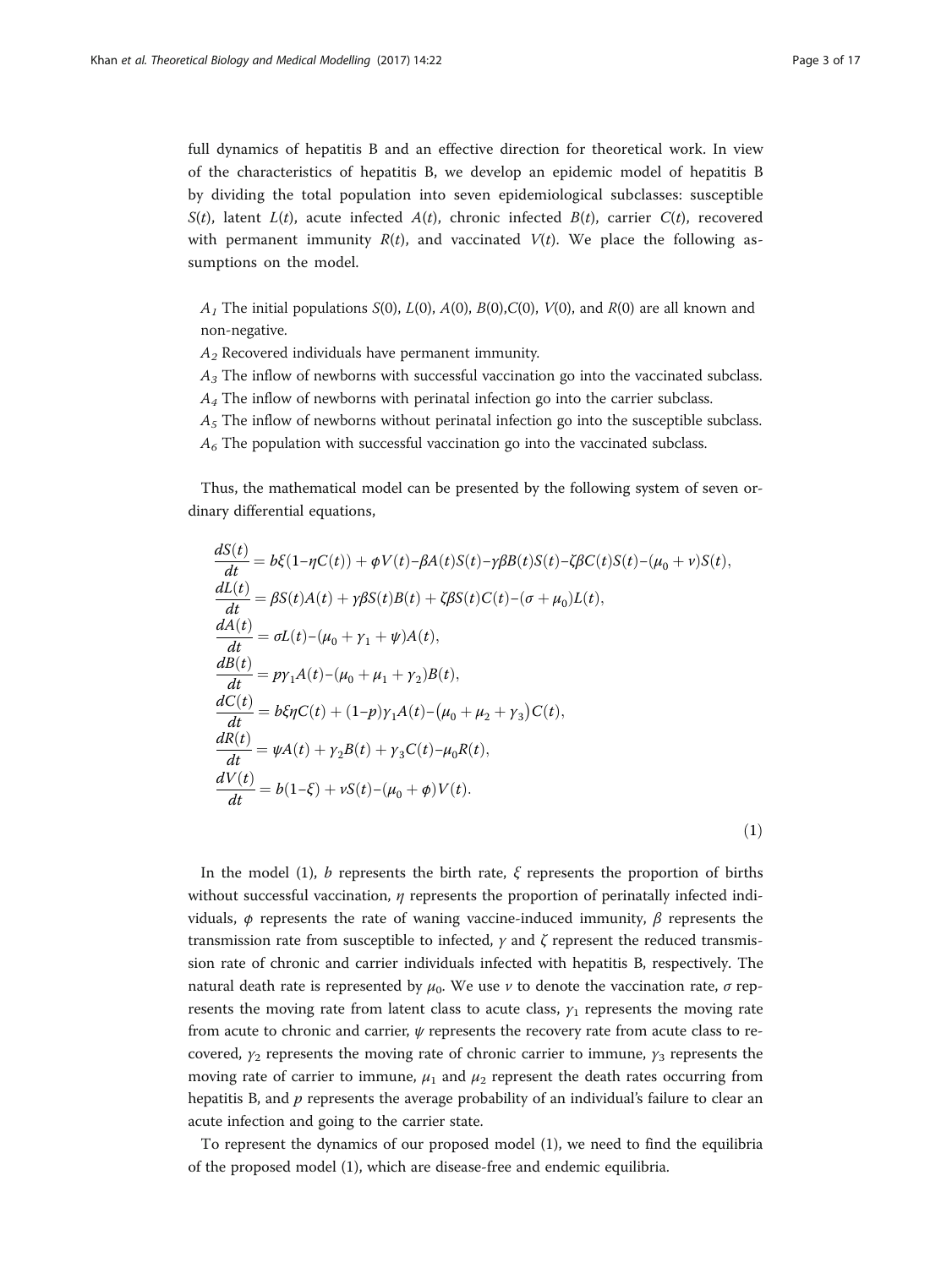## <span id="page-3-0"></span>Equilibrium analysis

The disease-free equilibrium point of the model (1) is denoted by  $E_0$  and defined as  $E_0$  $=(S_0, 0, 0, 0, 0, 0, V_0)$ , where

$$
S_0 = \frac{b(\phi + \mu_0 \xi)}{\mu_0(\mu_0 + \nu + \phi)}, \quad V_0 = \frac{b(\mu_0 + \nu - \mu_0 \xi)}{\mu_0(\mu_0 + \nu + \phi)}.
$$
\n(2)

Similarly, the endemic equilibrium point is denoted by  $E_1 = (S_1, L_1, A_1, B_1, C_1, R_1, V_1)$ , where

$$
S_1 = \frac{S_0}{R_0}, \quad\nL_1 = \frac{S_1}{(\sigma + \mu_0)} (b\xi + \phi V_1 - S_1(\mu_0 + \nu)), \quad\nA_1 = \frac{\sigma L_1}{\gamma_1 + \psi + \mu_0},
$$
\n
$$
B_1 = \frac{\sigma p \gamma_1 L_1}{(\gamma_2 + \mu_0 + \mu_1)(\gamma_1 + \psi + \mu_0)}, \quad\nC_1 = \frac{\sigma \gamma_1 (1 - \rho) L_1}{(\gamma_1 + \psi + \mu_0)(\gamma_3 + \mu_0 + \mu_1 - b\eta \xi)},
$$
\n
$$
R_1 = \frac{1}{\mu_0} (\psi A_1 + \gamma_2 B_1 + \gamma_3 C_1), \quad\nV_1 = \frac{b(1 - \xi)}{\phi + \mu_0} + \nu S_1.
$$
\n(3)

## Boundedness

For the biologically feasible region, we prove the boundedness of the proposed model.

Theorem 1 The solution of the model (1) is bounded.

*Proof*: Let  $N(t)$  denote the total population, then  $N(t) = S(t) + L(t) + A(t) + B(t) + C(t) +$  $R(t) + V(t)$ . Differentiation of  $N(t)$  with respect to time and the use of model (1) yields  $\frac{dN(t)}{dt} = b\xi - \mu_0 N(t) - \mu_1 B(t) - \mu_2 C(t)$ . Therefore, we can write  $\frac{dN(t)}{dt} + \mu_0 N(t) \le b\xi$ . Integrat-ing both sides and then using the theory of differential inequality [[16](#page-16-0)], we obtain  $0 < N$  $(S, L, A, B, C, R, V) \leq \frac{b\xi}{\mu_0} (1 - e^{-\mu_0 t}) + N_0 e^{-\mu_0 t}$ . Now let  $t \to \infty$ , it becomes  $0 < N_0$  $(S, L, A, B, C, R, V) \leq \frac{b\xi}{\mu_0}$ . Hence, the solution of the model (1) initiating in  $R_+^7$  is limited in the set  $\Delta = \left\{ (S, L, A, B, C, R, V) \in R_+^7 : N = \frac{b\xi}{\mu_0} + \xi \right\}$  for any  $\xi > 0$  and  $t \to \infty$ , which completes the proof.

## Basic reproduction number

The threshold quantity that determines whether an epidemic arises or the infection dies out is called the basic reproduction number of the disease, which is a key concept [[11](#page-16-0), [17](#page-16-0)]. It represents the expected average number of new infections produced directly and indirectly by a single infected individual, when introduced into a completely susceptible population. To find the basic reproduction number for the proposed model (1), we use the method of Driessche and Watmough [[18\]](#page-16-0). Let  $\chi = (L(t), A(t), B(t), C(t))^T$ , so from the model (1), we have

$$
\frac{d\chi}{dt} = \overline{F} - \overline{V}.\tag{4}
$$

In eq. (4),  $\overline{F}$  and  $\overline{V}$  are the matrices that contain the nonlinear and linear terms, respectively, such that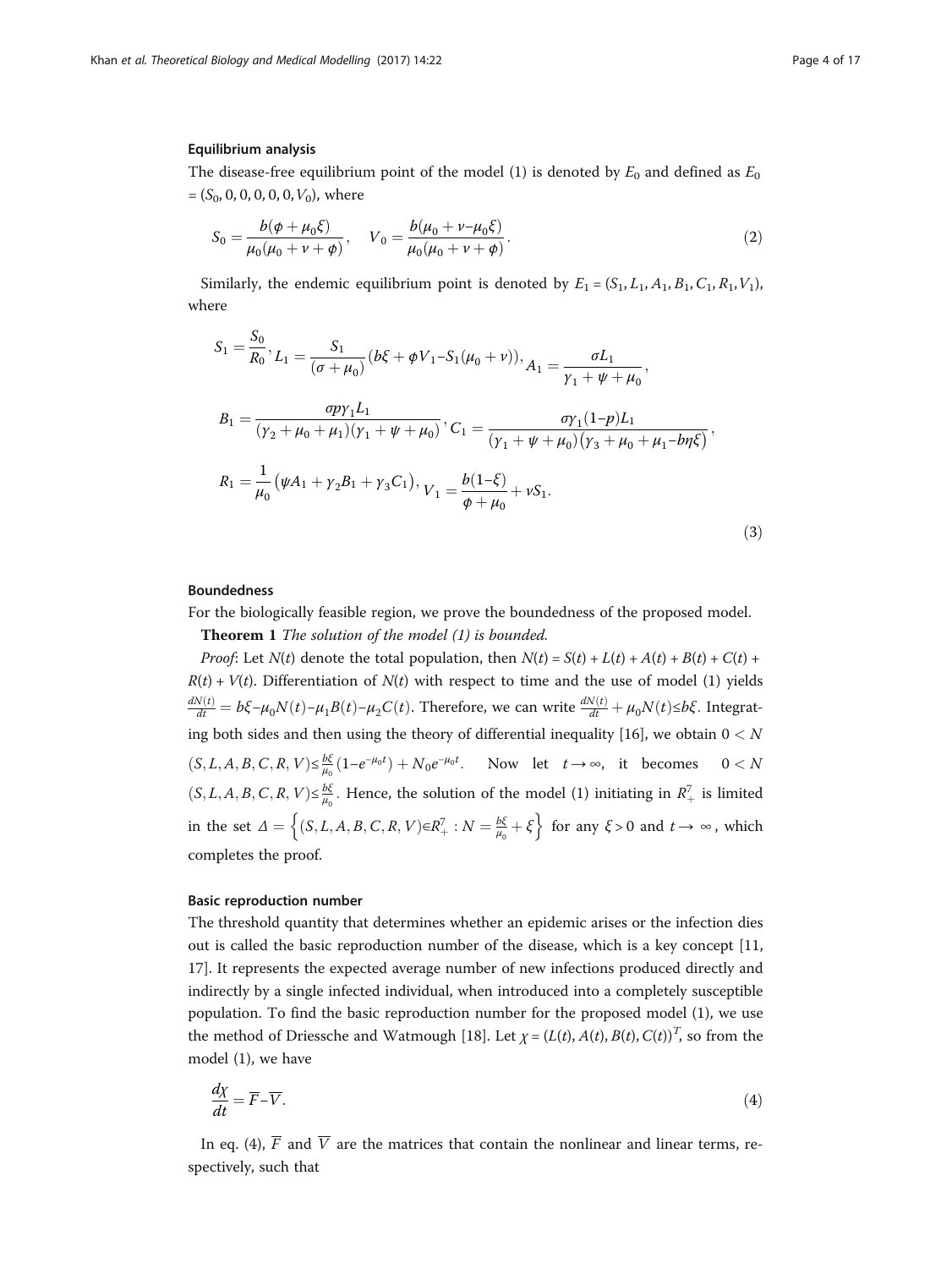$$
\overline{F} = \begin{pmatrix} \beta S(t)A(t) + \gamma \beta S(t)B(t) + \xi \beta S(t)C(t) \\ 0 \\ 0 \\ 0 \end{pmatrix},
$$

$$
\overline{V} = \left(\begin{matrix} (\sigma+\mu_0)L(t) \\ (\mu_0+\gamma_1+\psi)A(t)-\sigma L(t) \\ (\mu_0+\mu_1+\gamma_2)B(t)-p\gamma_1A(t) \\ (\mu_0+\mu_2+\gamma_3)C(t)-b\xi\eta C(t)-(1-p)\gamma_1A(t) \end{matrix}\right).
$$

Now, we find the Jacobian matrix of  $\overline{F}$  and  $\overline{V}$  at the disease-free equilibrium  $E_0$ , which becomes

$$
F = Jacobian \ of \ \overline{F} \ at \ DEF = \begin{pmatrix} 0 & \beta S_0 & \gamma \beta S_0 & \zeta \beta S_0 \\ 0 & 0 & 0 & 0 \\ 0 & 0 & 0 & 0 \\ 0 & 0 & 0 & 0 \end{pmatrix},
$$

$$
V = Jacobian \text{ of } \overline{V} \text{ at } DFE = \begin{pmatrix} a_{11} & 0 & 0 & 0 \\ -\sigma & a_{22} & 0 & 0 \\ 0 & -a_{32} & a_{33} & 0 \\ 0 & -a_{41} & 0 & a_{44} \end{pmatrix},
$$

where  $a_{11} = \sigma + \mu_0$ ,  $a_{22} = \mu_0 + \gamma_1 + \psi$ ,  $a_{32} = p\gamma_1$ ,  $a_{33} = \mu_0 + \mu_1 + \gamma_2$ ,  $a_{41} = (1 - p)\gamma_1$ , and  $a_{44}$ =  $\mu_0$  +  $\mu_0$  +  $\gamma_3$  –  $b\xi\eta$ . Thus, the basic reproduction number  $R_0$  is the spectral radius of the next-generation matrix  $\overline{K} = FV^{-1}$ , that is,  $R_0 = \rho(\overline{K}) = \rho(FV^{-1}) = \max_{K \in \overline{K}}$  $\{|\lambda_1|, ..., |\lambda_4|\}$ , where  $\lambda_i$  for  $i = 1, 2, 3, 4$  are the eigenvalues of  $\overline{K}$ . Hence, the basic reproduction number  $R_0$  for our proposed model (1) becomes

$$
R_0 = \overline{R}_1 + \overline{R}_2 + \overline{R}_3, \tag{5}
$$

where

$$
\overline{R}_1 = \frac{\sigma \beta S_0}{(\sigma + \mu_0)(\gamma_1 + \psi + \mu_0)}, \overline{R}_2 = \frac{\sigma \beta \gamma \gamma_1 \rho S_0}{(\sigma + \mu_0)(\gamma_1 + \psi + \mu_0)(\gamma_2 + \mu_0 + \mu_1)},
$$

$$
\overline{R}3 = \frac{\sigma \beta \zeta \gamma_1 (1-p) S_0}{(\sigma + \mu_0)(\gamma_1 + \psi + \mu_0)(\gamma_3 + \mu_0 + \mu_2 - b \xi \eta)}.
$$

## Local stability analysis

In this subsection, we discuss the local asymptotic satiability of the proposed model (1) at disease-free equilibrium  $E_0$  and endemic equilibrium  $E_1$ . To show the local asymptotic stability, we reduce the proposed model, because  $R$  appears only in the sixth equation of the model. Thus, the reduced model is given by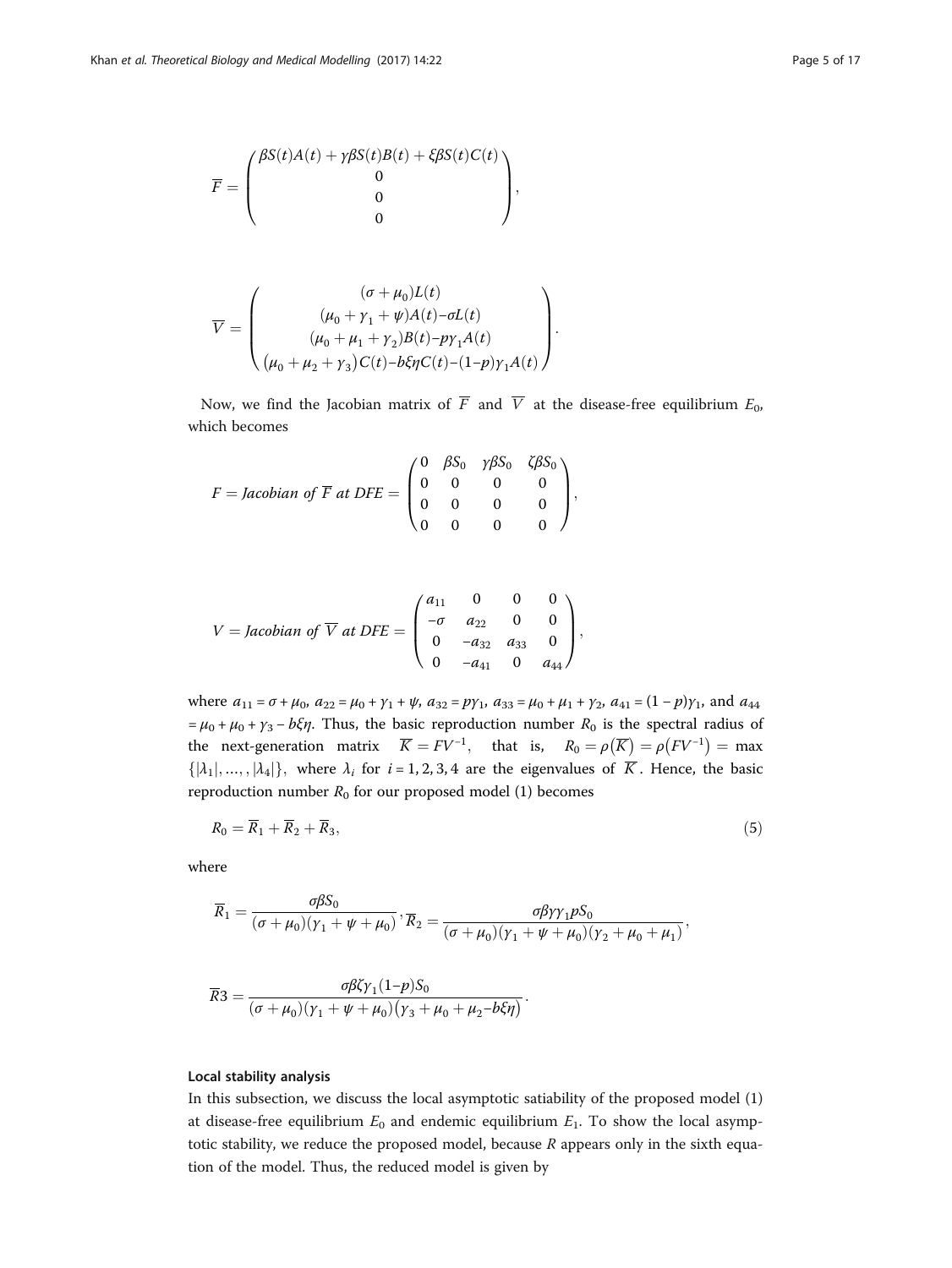$$
\frac{dS(t)}{dt} = b\xi(1-\eta C(t)) + \phi V(t) - \beta A(t)S(t) - \gamma \beta B(t)S(t) - \zeta \beta C(t)S(t) - (\mu_0 + \nu)S(t),
$$
  
\n
$$
\frac{dL(t)}{dt} = \beta S(t)A(t) + \gamma \beta S(t)B(t) + \zeta \beta S(t)C(t) - (\sigma + \mu_0)L(t),
$$
  
\n
$$
\frac{dA(t)}{dt} = \sigma L(t) - (\mu_0 + \gamma_1 + \psi)A(t), \frac{dB(t)}{dt} = p\gamma_1 A(t) - (\mu_0 + \mu_1 + \gamma_2)B(t),
$$
  
\n
$$
\frac{dC(t)}{dt} = b\xi\eta C(t) + (1-p)\gamma_1 A(t) - (\mu_0 + \mu_2 + \gamma_3)C(t),
$$
  
\n
$$
\frac{dV(t)}{dt} = b(1-\xi) + \nu S(t) - (\mu_0 + \phi)V(t).
$$
  
\n(6)

Regarding the local asymptotic stability of the proposed model at disease-free and endemic equilibrium points, we have the following results.

**Theorem 2** If  $R_0 > 1$ , then the model (1) is locally asymptotically stable at the endemic equilibrium point  $E_1$ , and if  $R_0 < 1$ , then it is unstable.

*Proof:* The Jacobian matrix of model (6) at the endemic equilibrium point  $E_1$  is

$$
J_{1} = \begin{pmatrix} -h_{11} & 0 & -\beta S_{1} & -\gamma \beta S_{1} & b\xi \eta - \zeta \beta S_{1} & \phi \\ h_{21} & -h_{22} & \beta S_{1} & \gamma \beta S_{1} & \zeta \beta S_{1} & 0 \\ 0 & \sigma & -b_{33} & 0 & 0 & 0 \\ 0 & 0 & p\gamma_{1} & b_{44} & 0 & 0 \\ 0 & 0 & h_{53} & 0 & -h_{55} & 0 \\ \gamma & 0 & 0 & 0 & 0 & -h_{66} \end{pmatrix},
$$
(7)

where  $h_{11} = \beta S_1 + \gamma \beta B_1 + \zeta \beta C_1 - (\mu_0 + \nu)$ ,  $h_{21} = \beta S_1 + \gamma \beta B_1 + \zeta \beta C_1$ ,  $h_{22} = \sigma + \mu_0$ ,  $h_{33} = \mu_0$ +  $\gamma_1$  +  $\psi$ ,  $h_{44} = \mu_0 + \mu_1 + \gamma_2$ ,  $h_{53} = (1 - p)\gamma_1$ ,  $h_{55} = \mu_0 + \mu_2 + \gamma_3$ ,  $h_{55} = \mu_0 + \mu_2 + \gamma_3$  and  $h_{66}$  $= \mu_0 + \phi$ . Using an elementary row operation to reduce the above matrix to echelon form, we obtain the following matrix

$$
J_1 = \begin{pmatrix} -K_{11} & 0 & -\beta S_1 & -\gamma \beta S_1 & b\xi \eta - \zeta \beta S_1 & \phi \\ 0 & -K_{22} & K_{23} & K_{24} & K_{25} & \phi h_{21} \\ 0 & 0 & K_{33} & K_{34} & 0 & \sigma \phi h_{21} \\ 0 & 0 & 0 & K_{44} & K_{45} & -\sigma \phi h_{21} \\ 0 & 0 & 0 & 0 & K_{44} & \sigma \phi h_{21} \\ 0 & 0 & 0 & 0 & 0 & K_{66} \end{pmatrix},
$$
(8)

where  $K_{11} = -h_{11}$ ,  $K_{22} = h_{11}h_{22}$ ,  $K_{23} = \beta S_1(h_{11} - h_{21})$ ,  $K_{24} = \gamma \beta S_1(h_{11} - h_{21})$ ,  $K_{25}$  $= ζβS<sub>1</sub>(h<sub>11</sub> − h<sub>21</sub>),$   $K<sub>33</sub> = − h<sub>11</sub>h<sub>22</sub>h<sub>33</sub> + σβS<sub>1</sub>(h<sub>11</sub> − h<sub>21</sub>),$   $K<sub>34</sub> = σγβS<sub>1</sub>(h<sub>11</sub> − h<sub>21</sub>),$   $K<sub>35</sub>$  $= σζβS<sub>1</sub>(h<sub>11</sub> - h<sub>21</sub>), K<sub>44</sub> = - $\frac{σβS<sub>1</sub>h<sub>44</sub>}{p<sub>Y_1}</sub>((h<sub>11</sub> - h<sub>21</sub>) + h<sub>11</sub>h<sub>22h<sub>33</sub>}), K<sub>45</sub> = ζβS<sub>1</sub>(h<sub>11</sub> - h<sub>21</sub>), K<sub>55</sub> =</sub>$$  $K_{44}$  +  $\sigma\zeta\beta S_1(h_{11} - h_{21})$ ,  $K_{66} = K_{44} - L$ , and L is defined as

$$
L = \frac{\zeta \beta (h_{11} - h_{21})(\sigma \phi v h_{44} h_{53})}{\beta (p \gamma_1 \zeta h_{44} + h_{45}(p \gamma \gamma_1 + h_{44}))}.
$$

Thus, the eigenvalues of the Jacobian matrix  $J_1$  are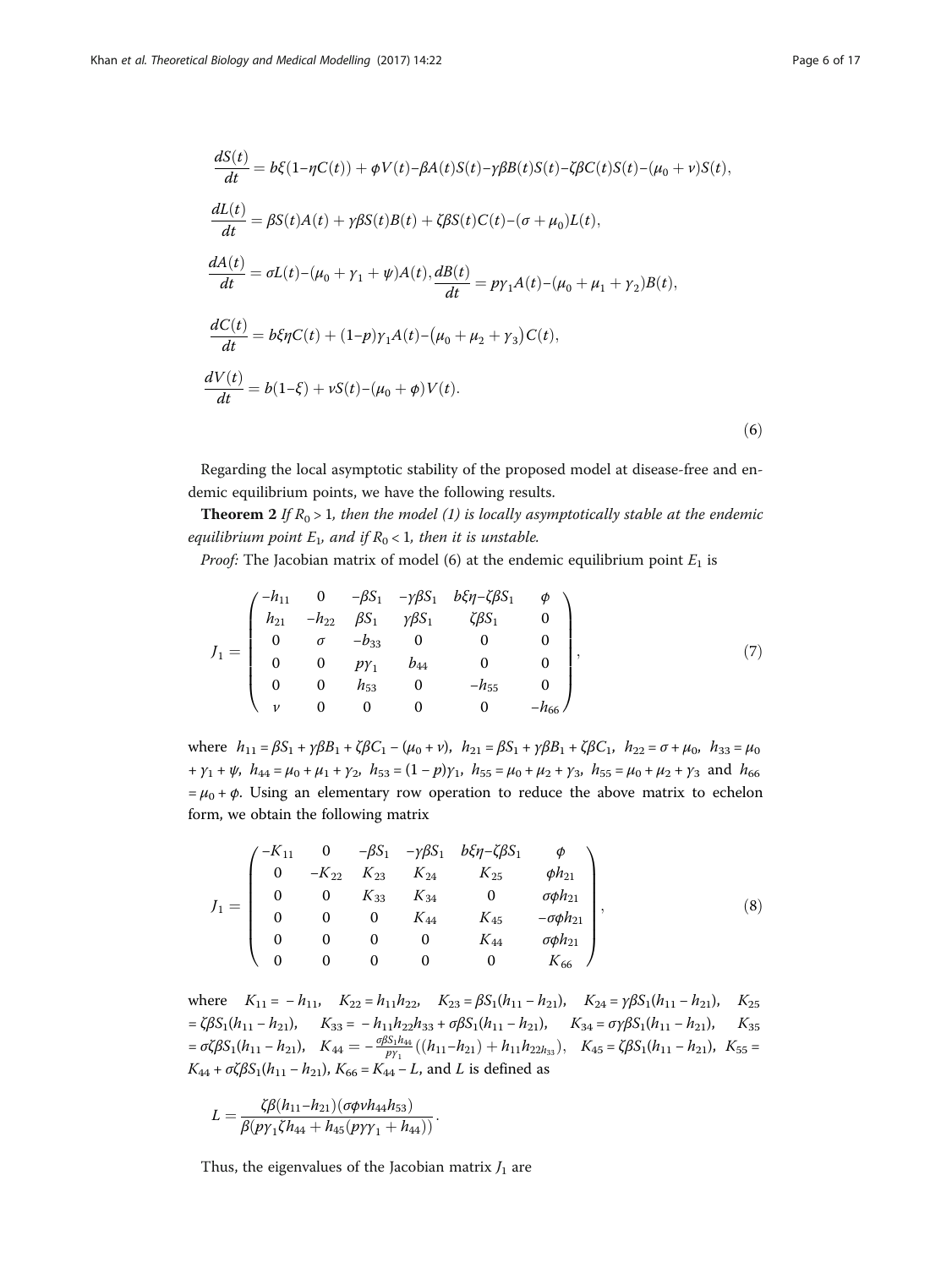$$
\lambda_1 = -K_{11} = -h_{11}, \quad \lambda_2 = -K_{22} = -h_{11}h_{22},
$$
\n
$$
\lambda_3 = K_{33} = -h_{11}h_{22}h_{33} + \sigma\beta S_1(h_{11} - h_{21}),
$$
\n
$$
\lambda_3 = K_{33} = -h_{11}h_{22}h_{33} + \sigma\beta S_1(h_{11} - h_{21}),
$$
\n
$$
\lambda_4 = K_{44} = -\sigma\beta S_1(h_{11} - h_{21}) \left(\frac{h_{44}}{p\gamma_1} + \gamma\right) - \frac{1}{p\gamma_1}h_{11}h_{22}h_{33}h_{44},
$$
\n
$$
\lambda_5 = K_{55} = -\frac{1}{p\gamma_1}\sigma\beta S_1h_{44}(h_{11} - h_{21}) - \frac{1}{p\gamma_1}h_{11}h_{22}h_{33}h_{44} - \sigma\beta S_1(\gamma - \zeta),
$$
\n
$$
\lambda_6 = K_{66} = K_{44} - L.
$$

All eigenvalues except  $\lambda_5$  have negative real parts and  $\lambda_5$  is negative, if  $\gamma > \zeta$ . Hence, all eigenvalues of the Jacobian matrix  $J_1$  have negative real part, if  $\gamma > \zeta$ . Therefore, for  $R_0 > 1$ , the model (1) is locally asymptotically stable at the endemic equilibrium point  $E_1$ , if  $\gamma > \zeta$ .

## Global stability analysis

In this section, the global asymptotic stability of the proposed model for both diseasefree as well as at endemic equilibrium is shown. The method of Castillo-Chávez et al. [[15\]](#page-16-0) is used to prove the global asymptotic stability at disease-free equilibrium. While to show that the model (1) is globally asymptotically stable at endemic equilibrium, the geometrical approach is implemented, which is a generalization of Lyapunov theory [[19\]](#page-16-0). Here, we give a brief analysis of the Castillo-Chávez et al. method and geometrical approach to prove the global stability of the model (1) at disease-free equilibrium and endemic equilibrium. Thus, by using the method of Castillo-Chávez et al. [[15\]](#page-16-0), to the following two subsystems given by

$$
\frac{d\chi_1}{dt} = G(\chi_1, \chi_2),
$$
  

$$
\frac{d\chi_2}{dt} = H(\chi_1, \chi_2).
$$
 (9)

In the system (9),  $\chi_1$  and  $\chi_2$  represent the number of uninfected and infected (latent, acute infected, and chronic carrier) individuals, respectively, that is,  $\chi_1 = (S(t), V(t),$  $R(t)$ )  $\in$   $R^3$  and  $\chi_2$  = ( $L(t)$ ,  $A(t)$ ,  $B(t)$ ,  $C(t)$ )  $\in$   $R^4$ . The disease-free equilibrium is denoted by  $E_0$  and defined as  $E_0 = (\chi_1^0, 0)$ . Thus, the existence of global stability at the disease-free equilibrium point depends on the following two conditions.

- If  $\frac{dy_1}{dt} = G(\chi_1, 0), \chi_1^0$  is globally asymptotically stable.
- We have  $H(\chi_1, \chi_2) = B\chi_1 \overline{H}(\chi_1, \chi_2)$ , where  $\overline{H}(\chi_1, \chi_2) \ge 0$  for  $(\chi_1, \chi_2) \in \Delta$ .

In the second condition  $B = D_{\chi_2} H(\chi_1^0, 0)$  is an M-matrix, that is, the off-diagonal entries are positive and  $\Delta$  is the feasible region. Then the following statement holds.

Lemma 1 For  $R_0 < 1$ , the equilibrium point  $E_0 = (\chi^0, 0)$  of the system (9) is said to be globally asymptotically stable, if the above conditions are satisfied.

Similarly, to prove the global stability of the model (1) at endemic equilibrium  $E_1$ , we use the geometrical approach [[19\]](#page-16-0). According to this method, we investigate the sufficient condition through which the endemic equilibrium point is globally asymptotically stable. To do this, we consider a system of differential equations given by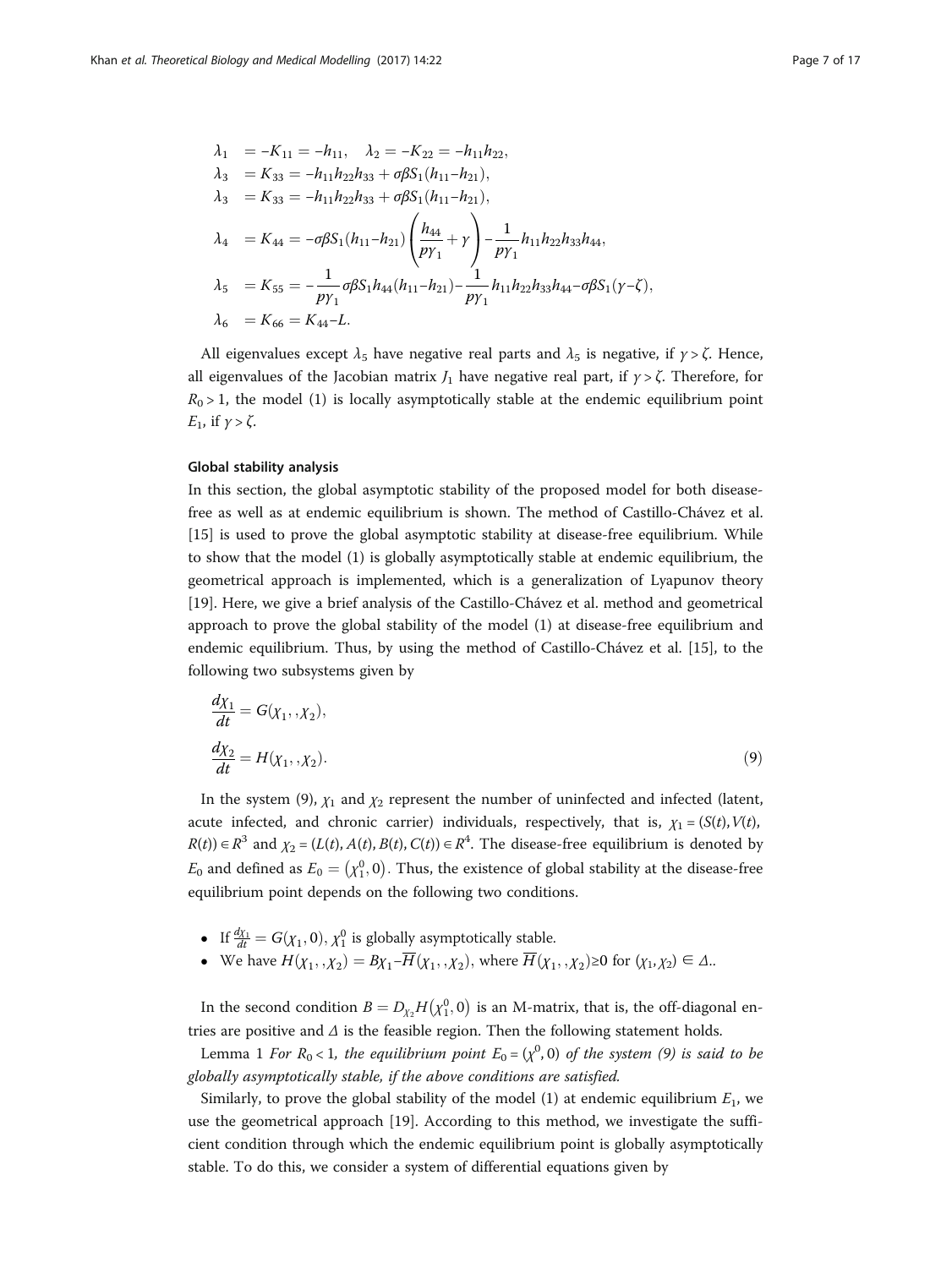<span id="page-7-0"></span>
$$
\dot{x} = f(x),\tag{10}
$$

where  $f: U \to R^n$ ,  $U \subset R^n$  is an open set simply connected, and  $f \in C^1(U)$ . Let us assume that the solution to eq. (10) is  $f(x^*) = 0$  and for  $x(t, x_0)$ , the following hypotheses hold.

- There exists a compact absorbing set  $K \in U$ .
- System (10) has a unique equilibrium.

The solution  $x^*$  is said to be globally asymptotically stable in U, if it is locally asymptotically stable and all trajectories in U converge to the equilibrium  $x^*$ . For  $n \ge 2$ , a condition is satisfied for  $f$ , which precludes the existence of a non-constant periodic solution of eq. (10) known as the Bendixson criterion. The classical Bendixson criterion  $divf(x) < 0$  for  $n = 2$  is robust under  $C^1$  (see [[19\]](#page-16-0)). Further, a point  $x_0 \in U$  is wandering for eq. (10), if there exists a neighborhood N of  $x_0$  and  $\tau > 0$ , such that  $N \cap x(t, N)$  is empty for all  $t > \tau$ . Thus, the following global stability principle is established for an autonomous system in any finite dimension.

Lemma 2 If conditions [3](#page-3-0) and [4](#page-3-0) and the Bendixson criterion are satisfied for eq. (10), then it is robust under  $C^1$ local perturbation of f at all non-equilibrium, non-wandering points for eq. (10). Then, x<sup>\*</sup>is globally asymptotically stable in U, provided that it is stable.

Now to prove the robustness required for Lemma 2, let us define a function, such that

$$
P(x) = \binom{n}{2} \times \binom{n}{2}.\tag{11}
$$

Eq. (11) is a matrix valued function on U. Further, assume that  $P^{-1}$  exists and is continuous for  $x \in K$ . Now define a quantity, such that

$$
\overline{q} = \lim_{t \to \infty} \sup \sup \frac{1}{t} \int_0^t [\mu(B(x(s, x_0)))] ds,
$$
\n(12)

where  $B = P_f P^{-1} + P_J^{[2]} P^{-1}$  and  $J^{[2]}$  is the second additive compound matrix of the Jacobian matrix *J*, that is,  $J(x) = Uf(x)$ . Let  $\ell(B)$  be the Lozinski measure of the matrix *B* with respect to the norm  $|| \cdot || \cdot ||$  in  $\mathbb{R}^n$  (see [\[20](#page-16-0)]) defined by

$$
\ell(B) = \lim_{x \to 0} \frac{|I + Bx| - 1}{x}.
$$
\n(13)

Hence, if  $\overline{q}$  < 0, this shows that the presence of any orbit gives rise to a simple closed rectifiable curve, such as periodic orbits and heterocyclic cycles.

Lemma 3 Let U be simply connected, and conditions 3 and 4 be satisfied, then the unique equilibrium  $x^*$ of eq. (10) is globally asymptotically stable in U, if  $\overline{q} < 0$ .

Now we apply the above techniques to prove the global stability of model (1) at disease-free equilibrium and endemic equilibrium, respectively. Thus, we have the following stability results.

**Theorem 3** If  $R_0 < 1$ , the proposed model (1) is globally asymptotically stable at disease-free equilibrium  $E_0$ and unstable otherwise.

*Proof:* Let  $\chi_1 = (S(t), V(t))$  and  $\chi_2 = (L(t), A(t), B(t), C(t))$  represent the number of uninfected and infected individuals, respectively. Define  $E_0 = (\chi_0, 0)$ , where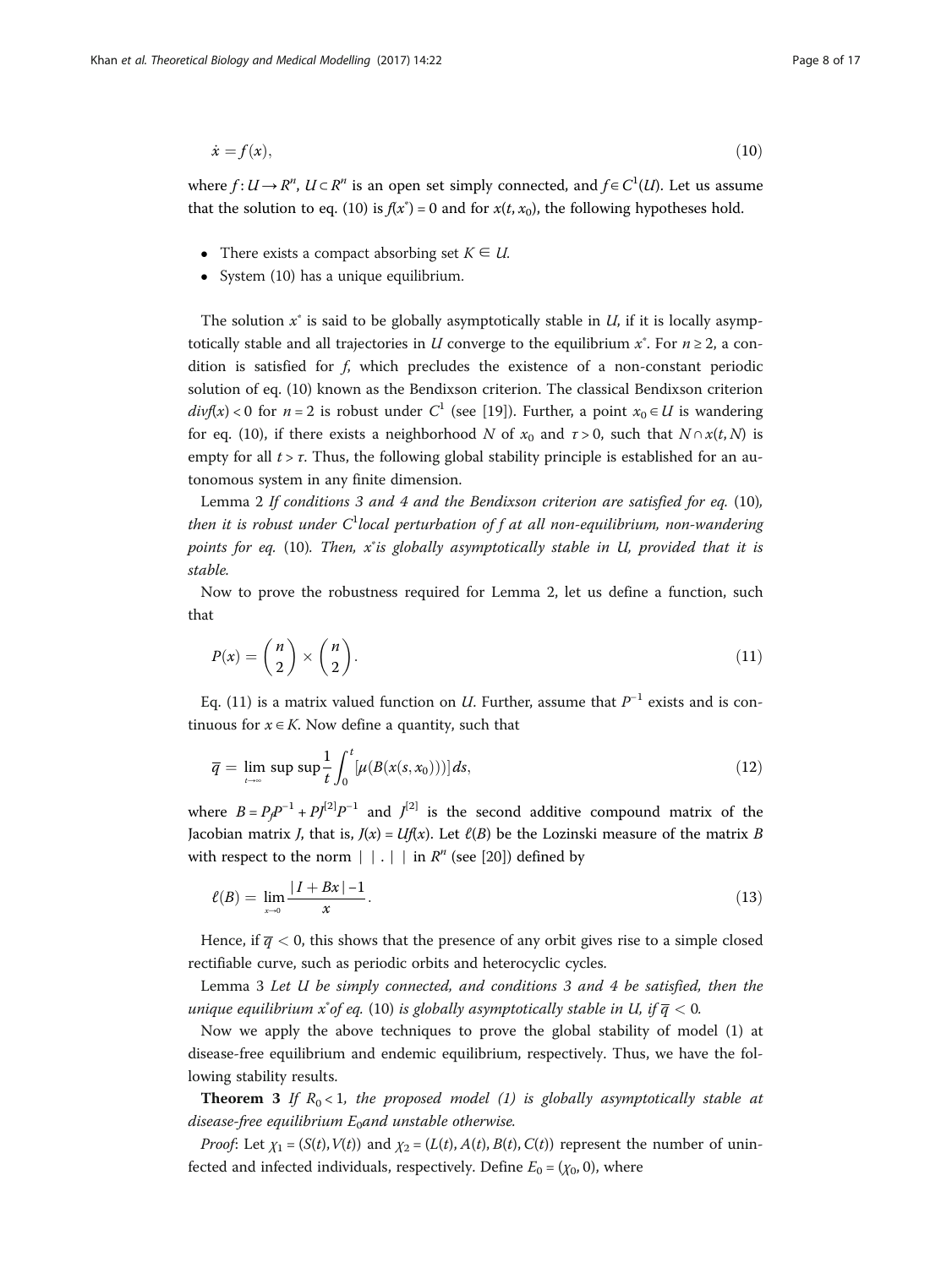$$
\chi_1^0 = \left( \frac{b(\phi + \xi \mu_0)}{\mu_0(\mu_0 + \nu + \phi)}, \frac{b(\mu_0 + \nu - \mu_0 \xi)}{\mu_0(\mu_0 + \nu + \phi)} \right). \tag{14}
$$

Now using the proposed model (1), we have

$$
\begin{aligned}\n\frac{d\chi_1}{dt} &= G(\chi_1, \chi_2),\\
\frac{d\chi_1}{dt} &= \begin{pmatrix} w(t) \\ b(1-\xi) - (\mu_0 + \phi)V(t) + \nu S(t) \end{pmatrix},\n\end{aligned} \tag{15}
$$

where  $w(t) = b\xi(1 - \eta C(t)) + \phi V(t) - (\beta A(t) + \gamma \beta B(t) + \zeta \beta B(t))S(t) - (\mu_0 + \nu)S(t)$ . Thus, for  $S = S_0$ ,  $V = V_0$ , and  $G(\chi_1, 0) = 0$ , eq. [\(11\)](#page-7-0) becomes

$$
G(\chi_1, 0) = \begin{pmatrix} b\xi + \phi V_0 - (\mu_0 + \nu)S_0 \\ b(1-\xi) + \nu S_0 - (\mu_0 + \phi)V_0 \end{pmatrix}.
$$
 (16)

Thus, from eq. (16) as  $t \to \infty$ ,  $\chi_1 \to \chi_1^0$ . Thus,  $\chi_1 = \chi_1^0$  is globally asymptotically stable. Now to prove the second condition, that is  $H(\chi_1, \chi_2) = B\chi_1 - \overline{H}(\chi_1, \chi_2)$ , we have

$$
B\chi_1 - \overline{H}(\chi_1, \chi_2) = \begin{pmatrix} -c_{11} & \beta S_0 & \gamma \beta S_0 & \zeta \beta S_0 \\ \sigma & -c_{22} & 0 & 0 \\ 0 & c_{32} & -c_{33} & 0 \\ 0 & p\gamma_1 & 0 & -c_{44} \end{pmatrix} \begin{pmatrix} L(t) \\ A(t) \\ B(t) \\ C(t) \end{pmatrix} - \begin{pmatrix} \overline{\omega}(t) \\ 0 \\ 0 \\ 0 \end{pmatrix}, \qquad (17)
$$

where  $c_{11} = \mu_0 + \sigma$ ,  $c_{22} = \mu_0 + \gamma_1 + \psi$ ,  $c_{32} = (1 - p)\gamma_1$ ,  $c_{33} = (\mu_0 + \mu_1 + \gamma_2)$ ,  $c_{44} = \mu_0 + \mu_2 + \gamma_3$ + bηξ, and  $\varpi(t) = \beta S_0 L(t) + \gamma \beta S_0 A(t) + \zeta \beta S_0 C(t) - (\beta S L(t) + \gamma \beta S A(t) + \zeta \beta S C(t))$ . Thus, matrix *B* and  $\overline{H}(\chi_1, \chi_2)$  are given by

$$
B = \begin{pmatrix} -c_{11} & \beta S_0 & \gamma \beta S_0 & \zeta \beta S_0 \\ \sigma & -c_{22} & 0 & 0 \\ 0 & c_{32} & -c_{33} & 0 \\ 0 & p\gamma_1 & 0 & -c_{44} \end{pmatrix}, \quad \overline{H}(\chi_1, \chi_2) = \begin{pmatrix} \varpi(t) \\ 0 \\ 0 \\ 0 \end{pmatrix}.
$$
 (18)

From the model (1), the total population is bounded by  $S_0$ , that is,  $S, L, A, B, C \leq$  $S_0$ , so  $\beta SL \leq \beta S_0 I$ ,  $\beta SA \leq \beta S_0 A$ ,  $\beta SB \leq \beta S_0 B$ , and  $\beta SC \leq \beta S_0 C$ , which implies that  $\overline{H}$  $(\chi_1, \chi_2)$  is positive definite. In addition, from eq. (18), it is clear that matrix B is an M-matrix; that is, the off-diagonal elements are non-negative. Thus, conditions 1 and 2 are satisfied, so by Lemma 1, the disease-free equilibrium point  $E_0$  is globally asymptotically stable.

**Theorem 4** If  $R_0 > 1$ , the model (1) is globally asymptotically stable at endemic equilibrium  $E_1$ and unstable otherwise.

Proof: To prove the global asymptotic stability of the proposed model (1) at endemic equilibrium  $E_1$ , let us consider the subsystem of (1), such that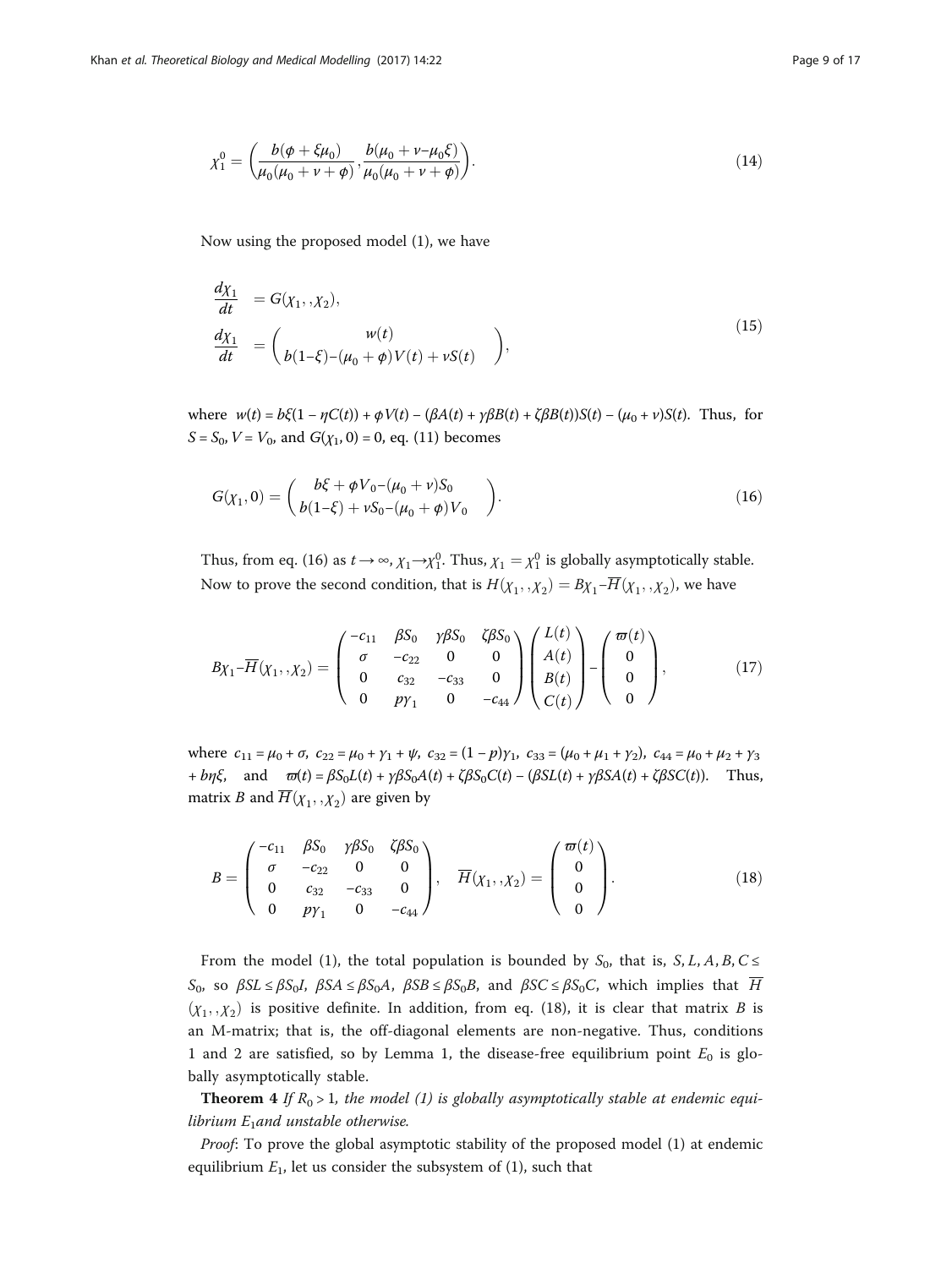$$
\frac{dS(t)}{dt} = b\xi(1-\eta C(t)) + \phi V(t) - \beta(A(t) + \gamma \beta B(t) + \zeta \beta C(t))S(t)
$$
  
\n
$$
-(\mu_0 + \nu)S(t),
$$
  
\n
$$
\frac{dL(t)}{dt} = \beta S(t)A(t) + \gamma \beta S(t)B(t) + \zeta \beta S(t)C(t) - (\sigma + \mu_0)L(t),
$$
  
\n
$$
\frac{dA(t)}{dt} = \sigma L(t) - (\mu_0 + \gamma_1 + \psi)A(t).
$$
\n(19)

Obviously, the endemic equilibrium point  $E_1$  of the system (1) is locally asymptotically stable. Let  $J_2$  be the variational matrix of the system (19) given by

$$
J_2 = \begin{pmatrix} -j_{11} & 0 & -\beta S \\ j_{21} & -j_{22} & \beta S \\ 0 & \sigma & -j_{33} \end{pmatrix},
$$
 (20)

where

$$
j_{11} = \beta A(t) + \gamma \beta B(t) + \zeta \beta C(t) + 2\mu_0 + \nu + \sigma,
$$
  
\n
$$
j_{22} = \beta A(t) + \gamma \beta B(t) + \zeta \beta C(t) + 2\mu_0 + \nu + \gamma_1 + \psi,
$$
  
\n
$$
j_{32} = \beta A(t) + \gamma \beta B(t) + \zeta \beta C(t),
$$
  
\n
$$
j_{33} = 2\mu_0 + \sigma + \gamma_1 + \psi.
$$

The second additive compound matrix of  $J_2$  is denoted by  $J_2^{\{2\}}$ , which becomes

$$
J_2^{[2]} = \begin{pmatrix} -(j_{11} + j_{22}) & \beta S & \beta S \\ \sigma & -(j_{11} + j_{33}) & 0 \\ 0 & j_{21} & -(j_{22} + j_{33}) \end{pmatrix}.
$$
 (21)

Now choose a function  $P(\chi) = P(S, L, A) = \text{diag}\left\{\frac{S}{L}, \frac{S}{L}, \frac{S}{L}\right\}$ , which implies that  $P^{-1}(\chi)$ = diag $\{\frac{L}{S}, \frac{L}{S}, \frac{L}{S}\}$ , Then, taking the time derivative, that is,  $P_f(\chi)$ , we obtain

$$
P_f(\chi) = \text{diag}\left\{\frac{\dot{S}}{S} - \frac{S\dot{L}}{L^2}, \frac{\dot{S}}{S} - \frac{S\dot{L}}{L^2}, \frac{\dot{S}}{S} - \frac{S\dot{L}}{L^2}\right\}.
$$
 (22)

Now  $P_f P^{-1} = \text{diag}\bigg\{\frac{\dot{s}}{s} - \frac{\dot{t}}{L}, \frac{\dot{s}}{s} - \frac{\dot{t}}{L}, \frac{\dot{s}}{s} - \frac{\dot{t}}{L}\bigg\}$  $L^{\int}$  $\{\frac{\dot{z}}{s} - \frac{i}{L}, \frac{\dot{z}}{s} - \frac{i}{L}, \frac{\dot{z}}{s} - \frac{i}{L}\}$  and  $PJ^{|2|}P^{-1} = J^{|2|}$ . Thus, we take  $B = P_f P^{-1}$  +  $PI^{|2|}P^{-1}$ , which can be written as

$$
B = \begin{pmatrix} B_{11} & B_{12} \\ B_{21} & B_{22} \end{pmatrix},\tag{23}
$$

where

$$
B_{11} = -\frac{\dot{s}}{S} - \frac{\dot{L}}{L} - \beta A(t) - \gamma \beta B(t) - \zeta BC(t) - 2\mu_0 - v - \sigma,
$$
  
\n
$$
B_{12} = (\beta S(t) \beta S(t)),
$$
  
\n
$$
B_{21} = \begin{pmatrix} \sigma \\ 0 \end{pmatrix},
$$
  
\n
$$
B_{22} = \begin{pmatrix} x_{11} & 0 \\ x_{21} & x_{22} \end{pmatrix},
$$
  
\nwith  $x_{11} = \frac{\dot{s}}{S} - \frac{\dot{L}}{L} - \beta A(t) - \gamma \beta B(t) - \zeta \beta C(t) - 2\mu_0 - v - \gamma_1 - \psi, \quad x_{21} = \beta A(t) + \gamma \beta B(t) + \zeta \beta C(t),$  and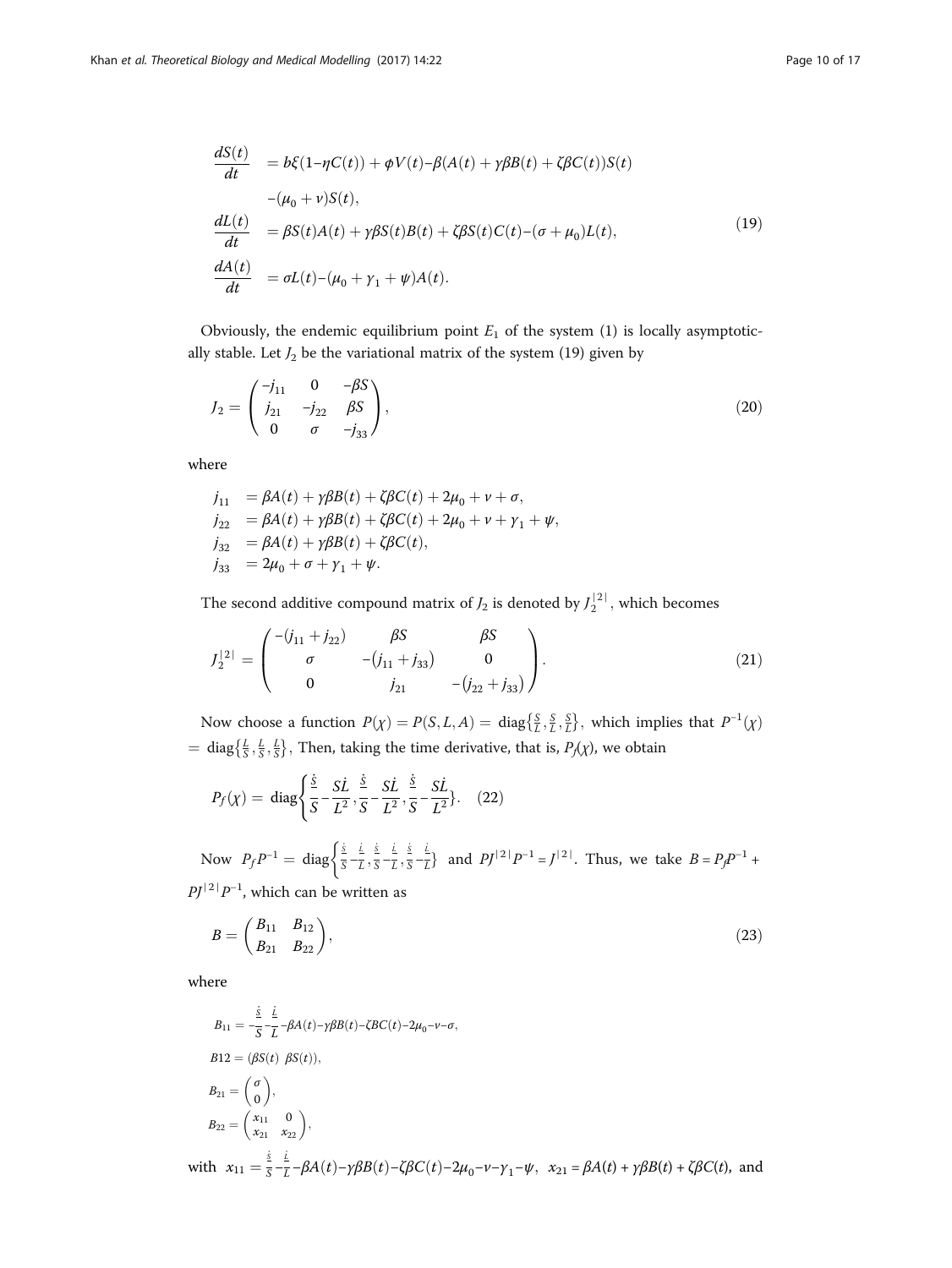<span id="page-10-0"></span>

= 0.012,  $v = 0.6$ ,  $p = 0.6$ ,  $\gamma_1 = 0.33$ ,  $\gamma_2 = 0.009$ ,  $\gamma_3 = 0.025$ ,  $\mu_0 = 0.069$ ,  $\mu_1 = 0.000532$ ,  $\mu_2 = 0.000532$ ,  $S(0) = 100$ ,  $A(0) = 70$ ,  $B(0) = 60$ ,  $C(0) = 50$ ,  $R(0) = 0$ , and  $V(0) = 30$ .

 $x_{22} = \frac{\dot{s}}{s} - \frac{\dot{t}}{L} - 2\mu_0 - \sigma - \gamma_1 - \psi$ . Let  $(a_1, a_2, a_3)$  be a vector in  $R^3$  and its norm  $| \cdot | \cdot |$  defined by

 $| |a_1, a_2, a_3| | = \max\{||a_1||, |, |a_2|| + |, |a_3||\}.$  (24)

Let  $\ell(B)$  be the Lozinski measure with respect to the above norm described by Martin [[20\]](#page-16-0), then we choose

$$
\ell(B) \le \sup\{g_1, g_2\} = \sup\{\ell(B_{11}) + ||B_{12}||, \ell(B_{22}) + ||B_{21}||\},\tag{25}
$$

where  $| |B_{12}| |$  and  $| |B_{21}| |$  are matrix norms, then

$$
g_1 = \ell(B_{11}) + |B_{12}| \, , \quad g_2 = \ell(B_{22}) + |B_{21}| \, , \tag{26}
$$

where  $\ell(B_{11}) = -\frac{\dot{s}}{5} - \frac{\dot{L}}{L} - \beta A(t) - \gamma \beta B(t) - \zeta BC(t) - 2\mu_0 - \nu_0 \frac{\dot{s}}{L} + \frac{\dot{L}}{L} - \beta B(t), \quad \ell(B_{22})$ = max  $\left\{\frac{\frac{3}{5} - \frac{1}{L} - 2\mu_0 - \nu - \gamma_1 - \psi, \frac{5}{5} - \frac{1}{L} - 2\mu_0 - \sigma - \gamma_1 - \psi\right\}$  =  $\frac{\frac{3}{5} - \frac{1}{L} - 2\mu_0 - \gamma_1 - \psi - \min\{\nu, \sigma\}$  and ||<br>  $B_{21}$  | | = max { $\sigma$ , 0} =  $\sigma$ . Therefore,  $g_1$  and  $g_2$  becomes

$$
g_1 = \frac{\dot{s}}{S} \frac{\dot{t}}{L} - \beta A(t) - \gamma \beta B(t) - \zeta \beta C(t) - 2\mu_0 - \min\{\nu, \sigma\} + \beta S(t), g_2 = \frac{\dot{s}}{S} \frac{\dot{t}}{L} - 2\mu_0 - \sigma - \gamma_1 - \psi,
$$

which implies that

$$
g_1 \leq \frac{\dot{s}}{S} - 2\mu_0 - \min\{v, \sigma\}, g_2 \leq \frac{\dot{s}}{S} - 2\mu_0 - \gamma_1 - \psi. \tag{27}
$$

Using eq. (27) in eq. (25), we obtain

$$
\ell(B) \le \sup\{g_1, g_2\} \le \left\{\frac{\dot{s}}{S} - 2\mu_0 - \min\{\nu, \sigma\}, \frac{\dot{s}}{S} - 2\mu_0 - \gamma_1 - \psi\right\},
$$
\n
$$
\ell(B) \le \left\{\frac{\dot{s}}{S} - 2\mu_0 - \min\{\min\{\nu, \sigma\}, \gamma_1 - \psi\}\right\}.
$$
\n(28)

Hence,  $\ell(B) \leq \frac{s}{5} - 2\mu_0$ . Now integrating the Lozinski measure  $\ell(B)$  with respect to t in the interval [0, t] and taking  $\lim_{t \to \infty}$ , we obtain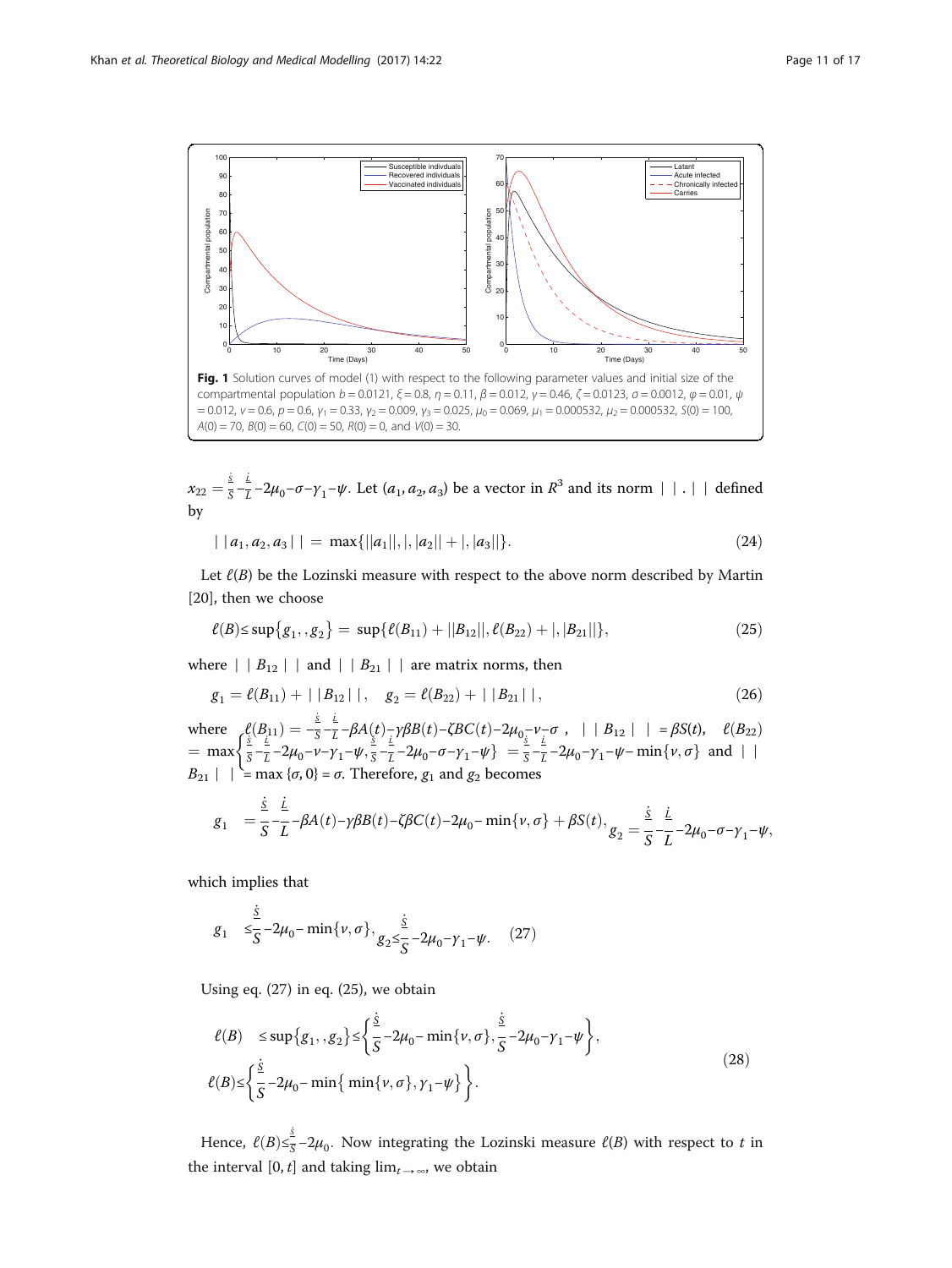<span id="page-11-0"></span>

$$
\lim_{t \to \infty} \sup \sup \frac{1}{t} \int_0^t \ell(B) \, dt < -2\mu_0 < 0. \tag{29}
$$

From eq. (29), we have

$$
\overline{q} = \lim_{t \to \infty} \sup \sup \frac{1}{t} \int_0^t \ell(B) dt < 0. \tag{30}
$$

Thus, the system containing the first three equations of the model (1) is globally asymptotically stable around its interior equilibrium  $(S_1, L_1, A_1)$ . Now consider the subsystem of the model (1), such that

$$
\frac{dB(t)}{dt} = p\gamma_1 A(t) - (\mu_0 + \mu_1 + \gamma_2)B(t),
$$
\n
$$
\frac{dC(t)}{dt} = b\xi\eta C(t) + (1-p)\gamma_1 A(t) - (\mu_0 + \mu_2 + \gamma_3)C(t),
$$
\n
$$
\frac{dR(t)}{dt} = \psi A(t) + \gamma_2 B(t) + \gamma_3 C(t) - \mu_0 R(t),
$$
\n
$$
\frac{dV(t)}{dt} = b(1-\xi) + \nu S(t) - (\mu_0 + \phi)V(t).
$$
\n(31)

By taking the limit of the system (31), we obtain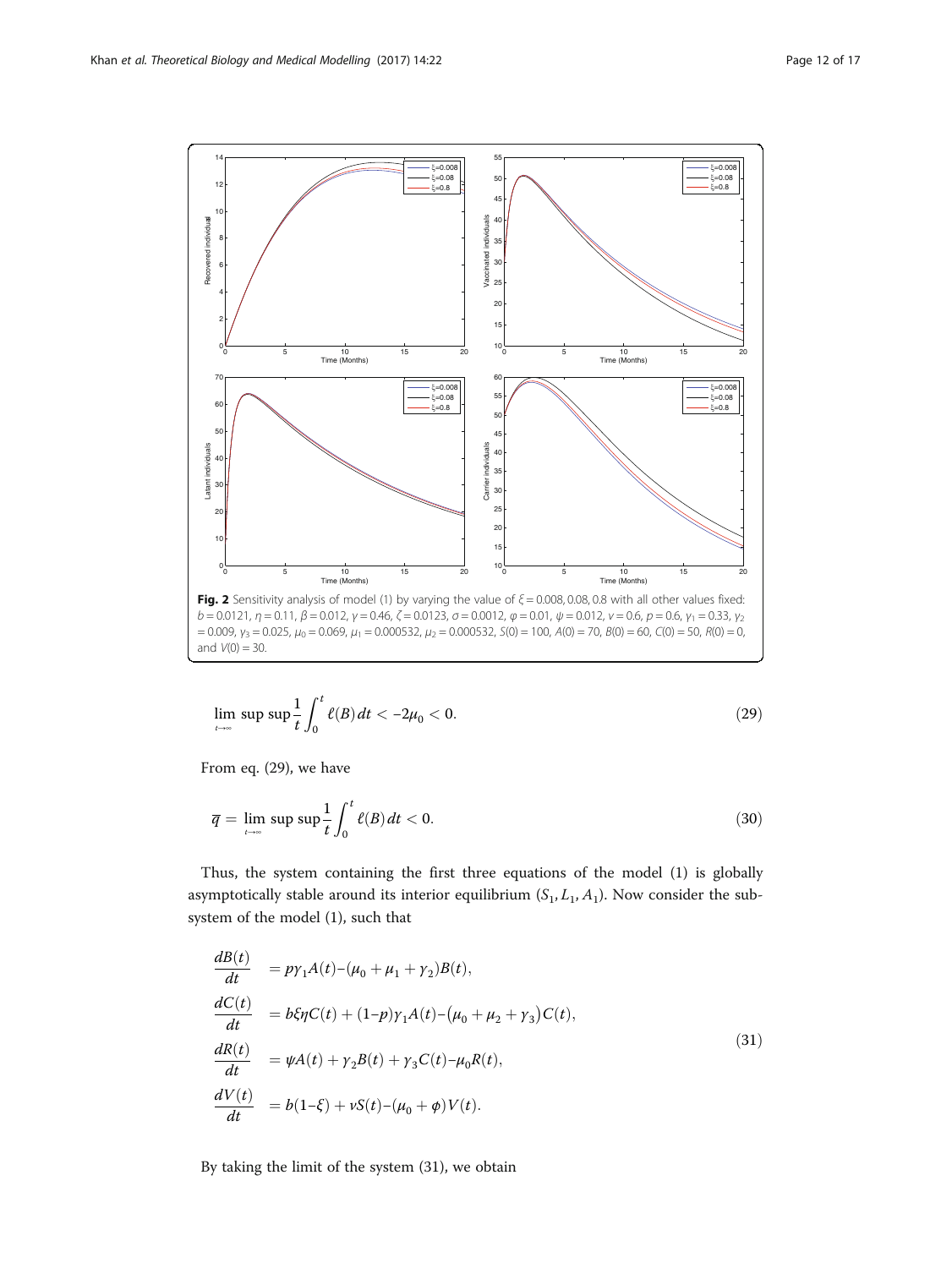<span id="page-12-0"></span>

$$
\frac{dB(t)}{dt} = p\gamma_1 A_1 - (\mu_0 + \mu_1 + \gamma_2)B(t),
$$
\n
$$
\frac{dC(t)}{dt} = b\xi\eta C(t) + (1-p)\gamma_1 A_1 - (\mu_0 + \mu_2 + \gamma_3)C(t),
$$
\n
$$
\frac{dR(t)}{dt} = \psi A_1 + \gamma_2 B_1 + \gamma_3 C_1 - \mu_0 R(t),
$$
\n
$$
\frac{dV(t)}{dt} = b(1-\xi) + \nu S_1 - (\mu_0 + \phi)V(t).
$$
\n(32)

This solves the system (32) using the initial conditions  $B(0)$ ,  $C(0)$ ,  $R(0)$ , and  $V(0)$ . Thus, for large time t, that is,  $t \to \infty$ ,  $B(t) \to B_1$ ,  $C(t) \to C_1$ ,  $R(t) \to R_1$ , and  $V(t) \to V_1$ , which is sufficient to prove that the endemic equilibrium point  $E_1$  is globally asymptotically stable.

## Results and discussions

## Numerical results and discussion

In this section, the numerical simulations of the proposed model (1) are presented. The numerical results are obtained by using the fourth-order Runge–Kutta scheme [[9, 10](#page-16-0)]. The simulation of our paper should be considered from a qualitative point of view, but not from the quantitative point of view. Therefore, for this purpose, some of the parameters are taken from published articles and some are assumed with feasible values.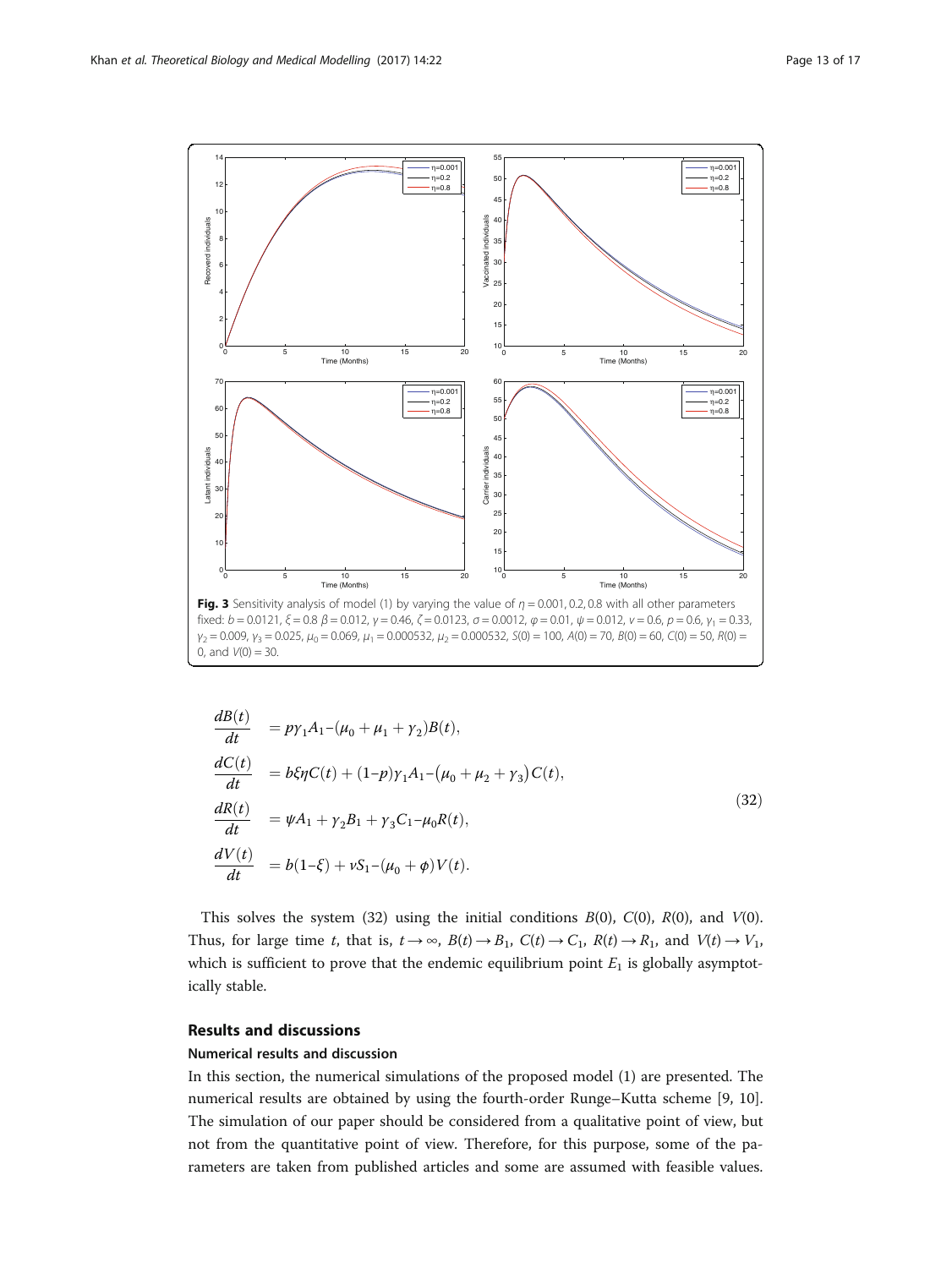<span id="page-13-0"></span>

For our simulation, we consider the parameter values as follows:  $b = 0.0121$ ,  $\xi = 0.8$ ,  $\eta =$ 0.11,  $β = 0.012$ ,  $γ = 0.46$ ,  $ζ = 0.0123$ ,  $σ = 0.0012$ ,  $φ = 0.01$ ,  $ψ = 0.012$ ,  $ν = 0.6$ ,  $p = 0.6$ ,  $γ_1 =$ 0.33,  $\gamma_2$  = 0.009,  $\gamma_3$  = 0.025,  $\mu_0$  = 0.069,  $\mu_1$  = 0.000532, and  $\mu_2$  = 0.000532. Some of these parameters, the birth rate b, natural death rate  $\mu_0$ , and proportion of perinatally infected individuals  $\eta$ , are taken from [[13, 21](#page-16-0), [22\]](#page-16-0) and the remaining parameters are assumed with biologically feasible values.

Fig. [1](#page-10-0) represents the dynamical behavior of susceptible, recovered, vaccinated, latent, acute infected, chronically infected, and vaccinated individuals, respectively. Moreover, the time interval is taken 0–50, while the initial population size for the compartmental population susceptible, latent, acute infected, chronically infected, carriers, recovered, and vaccinated individuals are taken to be 100, 10, 70, 60, 50, 0, and 30, respectively. The simulation of our proposed model shows that the susceptible, acute infected, and chronically infected individuals decrease sharply, while the latent, carrier recovered, and vaccinated increase at the beginning and then decrease, as shown in Fig. [1](#page-10-0).

## Sensitivity analysis

In the study of biological dynamics, the transmission dynamics of infectious disease sensitivity analysis play an especially important role. Using sensitivity analysis, we can investigate the role of each parameter used in the model and can easily develop a strategy to control the spread of infection in the community. To do this, local sensitivity analysis of the proposed model (1) has been carried out by varying parameters such as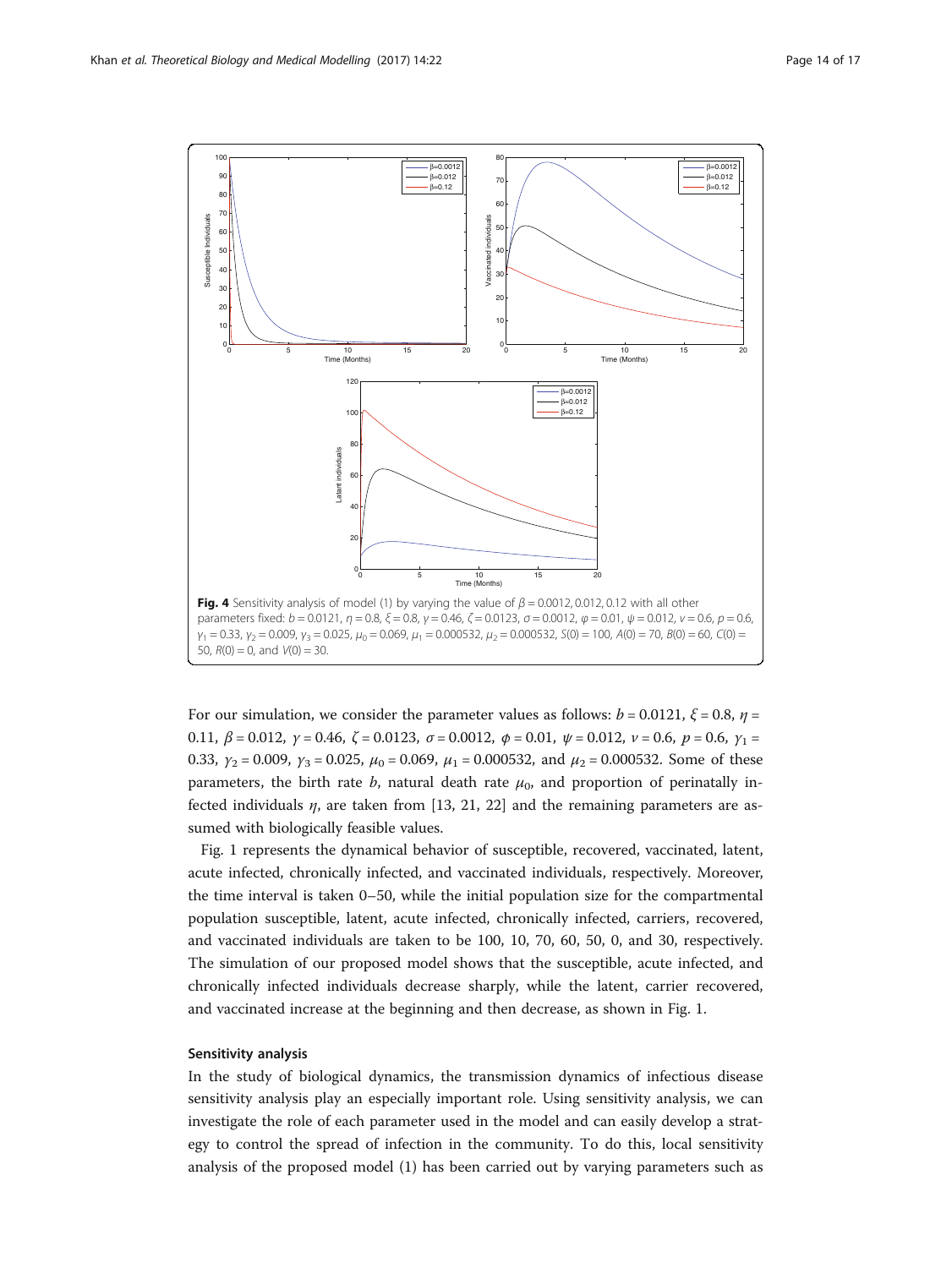

the birth rate, birth rate without successful vaccination, proportion of perinatally infected individuals, interaction rate of infected and susceptible individuals, vaccination, and the average probability of those individuals who fail to recover in acute stage and develop the chronic stage. Thus, Figs [2](#page-11-0)–5 represents the sensitivity analysis of our proposed model (1) with respect to birth rate without successful vaccination, proportion of perinatally infected individuals, the interaction rate of susceptible and infected individuals, and vaccination.

Figure [2](#page-11-0) shows that the birth rate without successful vaccination is directly proportional to carrier and inversely proportional to susceptible and vaccinated individuals, while having no impact on acute and chronically infected individuals, which shows that the inflow of newborns without successful vaccination will increase the risk of carrier individuals. Fig. [3](#page-12-0) represents that the rate of perinatally infected individuals is directly proportional to carrier and inversely proportional to latent and vaccinated individuals, while it has no impact on susceptible, acute infected, or and chronically infected individuals. Similarly to the inflow of newborns without successful vaccination, perinatally infected individuals will also increase the risk of the carrier population. Fig. [4](#page-13-0) shows that the transmission/contact rate is directly proportional to the number of infected individuals including the latent, acute infected, chronically infected, and carrier individuals, while inversely proportional susceptible, recovered, and vaccinated individuals, which shows that the increasing contact rate of infected and non-infected will increase the risk of the infected population. Fig. 5 shows that the vaccination rate is directly proportional to recovered and vaccinated individuals and inversely proportional to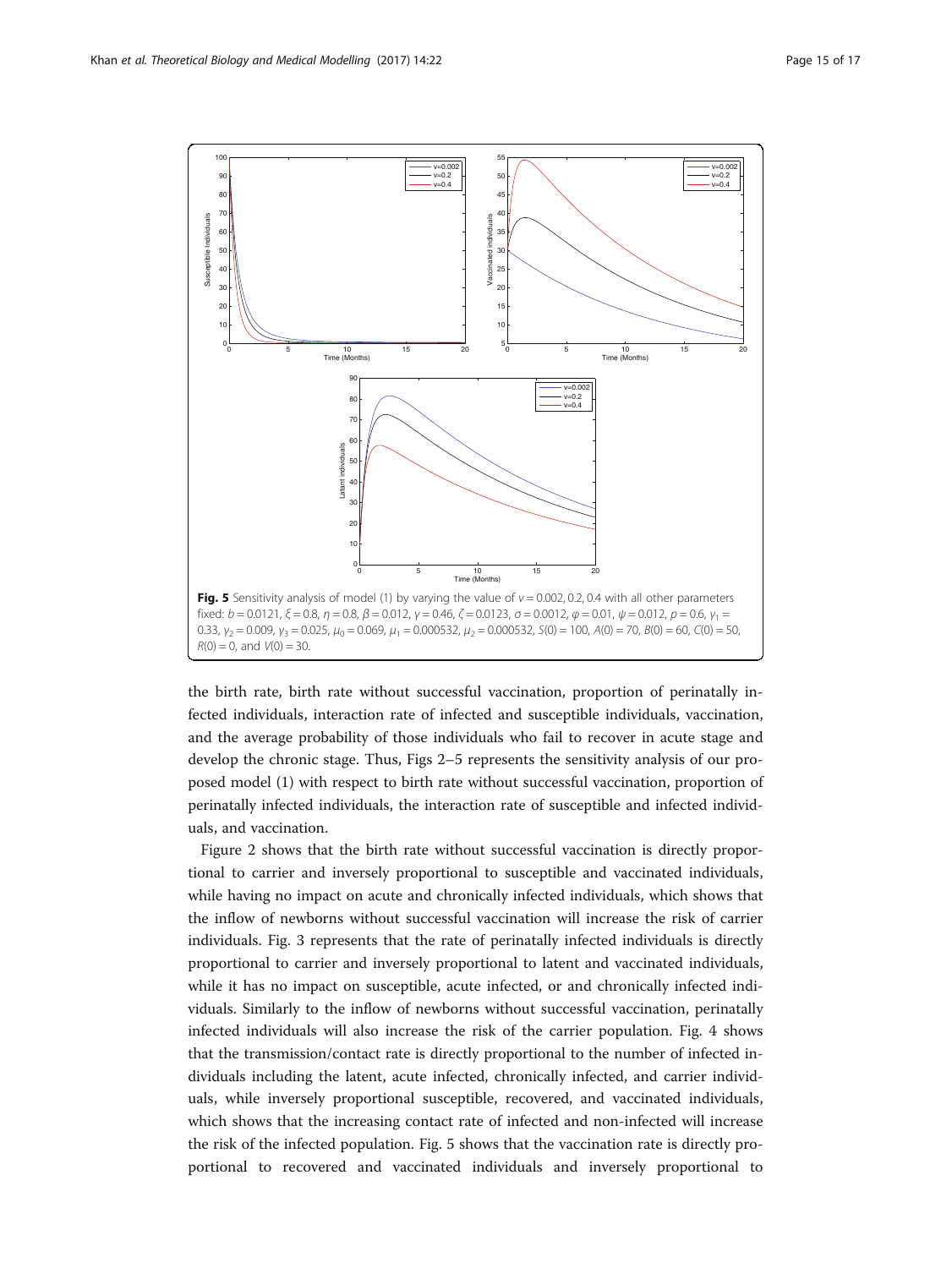<span id="page-15-0"></span>susceptible and latent individuals, which illustrates that increasing vaccination will decrease the risk of an infected population. Thus, from the above discussion it is clear that for the control of hepatitis B, we need to pay more attention to the above risk factors.

## Conclusion

In this article, we established a model for the transmission dynamics of hepatitis B by taking into account the classification of different phases of individuals infected with hepatitis B. We studied different mathematical analyses, including equilibrium analysis and boundedness, and obtained the basic reproduction number by using the nextgeneration matrix. Moreover, we discussed the stability analysis and showed that the established model is both locally as well as globally asymptotically stable for the possible equilibria. To discuss the local stability, linearization and Routh—Herwitz criteria were used, while global stability was retrieved by using the method of Castillo-Chávez et al. and a geometrical approach. Finally, the numerical simulation and sensitivity analysis were presented to show the feasibility of the proposed work. Our work provides a coherent platform for studying the full dynamics of hepatitis B and an effective direction for theoretical work. The techniques used in this article are also applicable to other epidemic models.

#### Acknowledgements

The authors would like to thank the anonymous reviewers for their valuable comments.

### Funding

This work has been partially supported by the Higher Education Commission (HEC) of Pakistan under project No. 20– 1983/R, D/HEC/11 and the Basic Science Research Program through the National Research Foundation of Korea (NRF) funded by the Ministry of Education (NRF-2015R1D1A1A02062131).

#### Availability of data and materials

Not applicable.

## Authors' contributions

TK and GZ developed the model and showed the local as well as the global stability of the proposed model, while AK and IH Jung derived the numerical simulation of the proposed model. All authors read and approved the final manuscript.

## Ethics approval and consent to participate

Not applicable.

## Consent for publication

Not applicable.

## Competing interests

The authors declare that they have no competing interests.

## Publisher's Note

Springer Nature remains neutral with regard to jurisdictional claims in published maps and institutional affiliations.

## Author details

<sup>1</sup>Department of Mathematics, University of Malakand, Khyber Pakhtunkhawa, Chakdara Dir Lower, Pakistan. <sup>2</sup>Department of Mathematics, Pusan National University, Busan 46241, South Korea. <sup>3</sup>Department of Mathematics, University of Swat, Mingora, Swat, Khyber Pakhtunkhawa, Pakistan.

## Received: 31 May 2016 Accepted: 10 October 2017

## References

- 1. WHO. Hepatitis B. Fact Sheet N°204. [http://www.who.int/mediacentre/factsheets/fs204/en/.](http://www.who.int/mediacentre/factsheets/fs204/en/) Accessed 30 Apr 2014.
- 2. Shepard CW, Finelli L, Bell BP. Hepatitis B virus infection: epidemiology and vaccination. Epidemiol Rev. 2006;28:112–25.